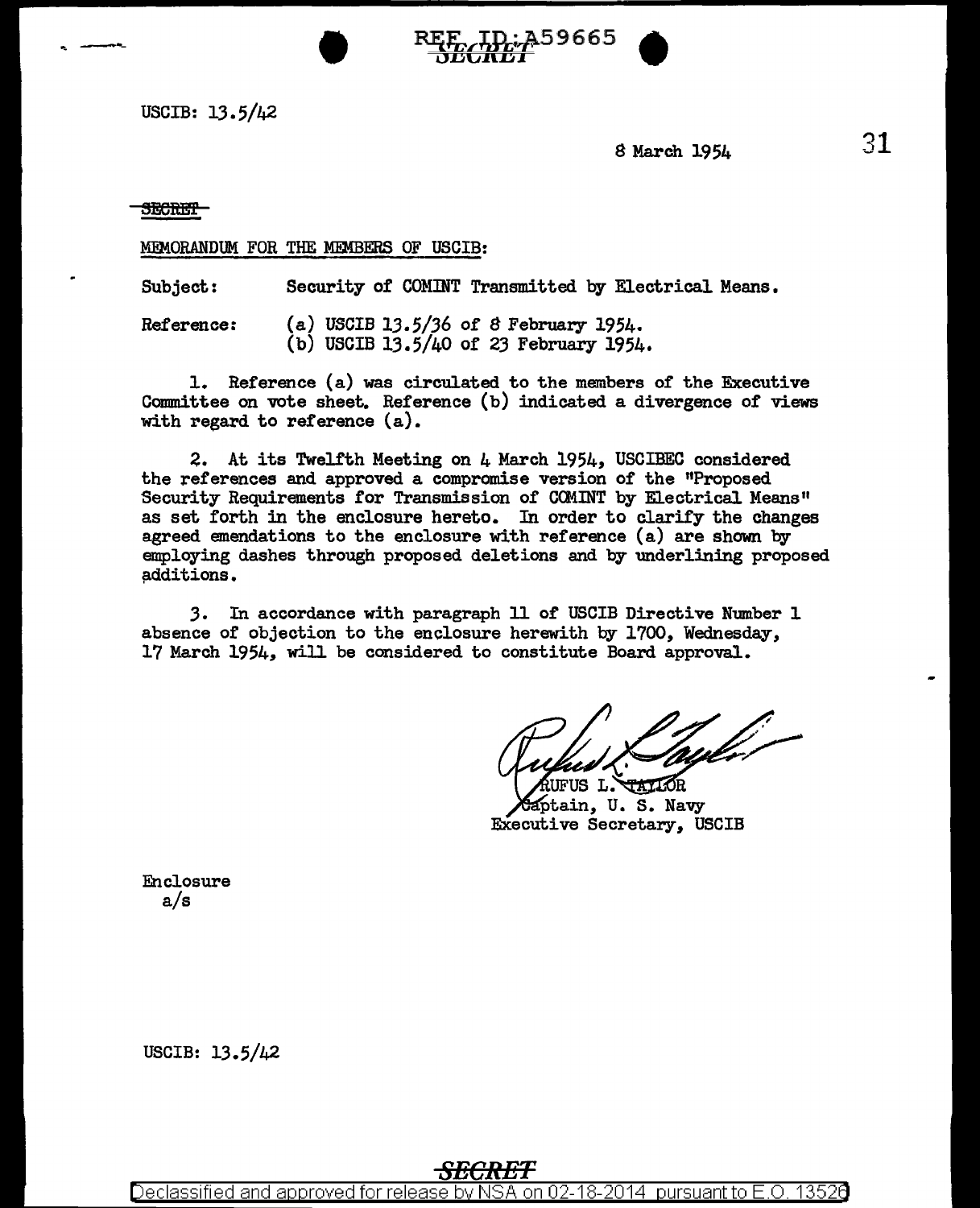

### SECURITY REQUIREMENTS FOR TRANSMISSION OF C@INT BY ELECTRICAL MEANS

1. Because of the great number of different operational situations, it is not possible to establish a firm set of detailed rules for handling COMINT information by electrical means which will be applicable in all ci:rcumstances or which wi.11 always guarantee security. It is possible, however, to state certain precepts and objectives which must be diligently pursued in order to maintain security and upon which detailed rules,\* promulgated as circumstances require, must be based. The following paragraphs summarize the principles and describe briefly the method of achieving the objectives.

2. Cryptographic and communications plans must be considered in the early stages of planning for any new activity in the COMINT field in order to insure adequate cryptographic and transmission security. Experience shows that when plans for the establishment of a new unit have been finalized without any consideration having been given to communication requirements and their security aspects, resultant insecurities are often irreparable. Departments and agencies will are therefore urged to submit communication portions of plans for new COMINT activities to Director, NSA, for approval of the communication security aspects thereof before placing them in effect. During the preparation of these plans, the Director, NSA, will provide such assistance as may be requested.

3. It is desirable t9 avoid to the maximum practicable extent all external message characteristics which facilitate traffic analysis identification of traffic as a. COMINT end product inasmuch as the transmission characteristics of traffic so identified is indicative of the effort expended or the success achieved by COMINT producers. Where possible, all evidences of direct communications between and direct cryptographic association of dissemination-consumer activities and collection-fozwarding activities should be avoided. Where direct electrical communications are essential, appropriate steps should be taken to disguise the linkage. Cryptosystems identified exclusively with the collection-forwarding activities should not be held by disseminationconsumer activities. The Director, NSA, should be consulted in the selection of specific cryptosystems and the formulation of special cover procedures to be employed for direct electrical communications between collection-forwarding activities and dissemination-consumer activities.

4. CCMINT communication operating methods and procedures will conform with those normally employed by the department or agency concerned.

Enclosure with USCIB 13.5/42 dtd 8 Mar 1954.

<del>- SECRET -</del>

 $*$  Detailed rules have been promulgated to elements under the operational or technical control of the Director, NSA, in accordance with paragraph  $2e(4)$ , NSCID No. 9 (Revised). Detailed rules to apply to all other COMINT communications will be promulgated by the Director, NSA, at an early date.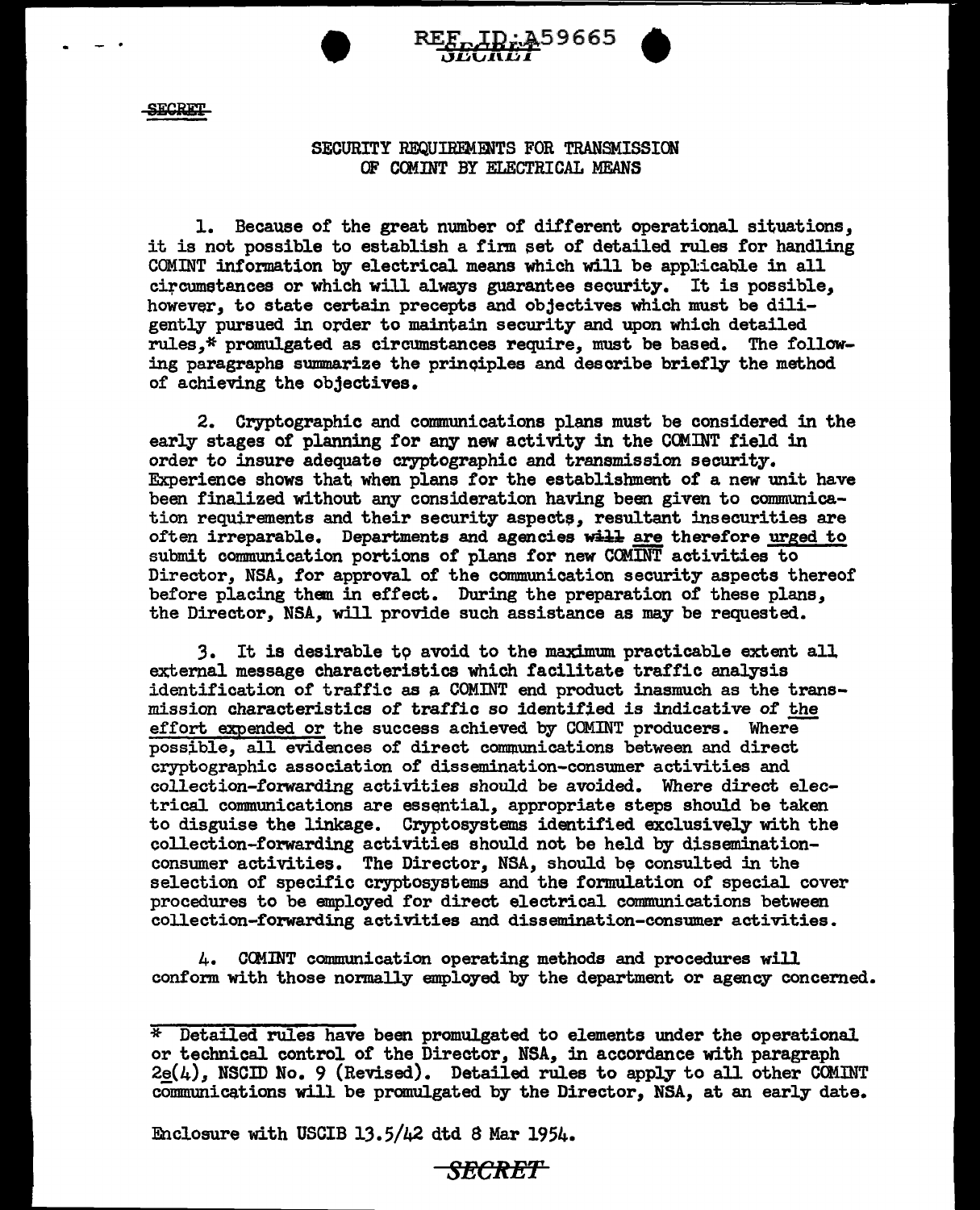



Where military facilities are employed for transmission, approved military procedures will be employed. Wherever exceptions or modifications to operating procedures are required because of the nature of COMINT communications, they will be authorized by Director, NSA, as-neeessary or by appeal to USCIB if necessary.

5. COMINT activities of an especially covert nature (e.g., those whose existence is considered sensitive because of geographical location or for political reasons) must not be issued cryptographic systems which are identified with other COMINT activities of a less covert nature, unless adequate provision is made for disguising traffic in such systems while in transmission. A special purpose system not identifiable by traffic analysis as an exclusively CCMINT cryptosystem. should be used and the external routing of messages should avoid overt association with other COMINT activities. Special systems and procedures will be provided by the Director, NSA, as necessary to meet requirements expressed by other agencies and departments.

6. Access to CCMINT information in encrypted form can be effectively controlled only if COMINT information is transmitted in cryptosystems specifically authorized for such use. This authorization will be provided by the Director, NSA, upon request from agencies and departments.

7. Keying material used for COMINT information will be issued only to those persons and activities authorized access to COMINT. Keying material used for COMINT will not be used for non-COMINT information except in emergeney unusual conditions er-as-appreved-by-the-Director,-NSA. It should be noted that logistical and administrative messages pertaining directly to the support of a COMINT activity must may be considered COMINT information.

8. Only those operating instructions, keying materials, and other crypto-aids prepared or approved by the Director, NSA, are authorized for use in encrypting CCMINT information.

9. Programs and facilities for training personnel in cryptographic operations, maintenance, and other COMSEC specialties, adequate to insure maximum possible proficiency must be maintained and kept under continuing review by agencies and departments. Procedures must be established to insure that only those individuals with proper training are permitted to operate cryptosystems or maintain cryptosecurity equipment. Technical guidance and support for COMSEC training will be provided by the Director, NSA.

10. Training editions of cryptosystems of a type used exclusively for COMINT operations will be made available only to authorized training activities; training in such systems must be restricted to personnel to be assigned to COMINT activities.

 $- 2 -$ 

### *SECRET*